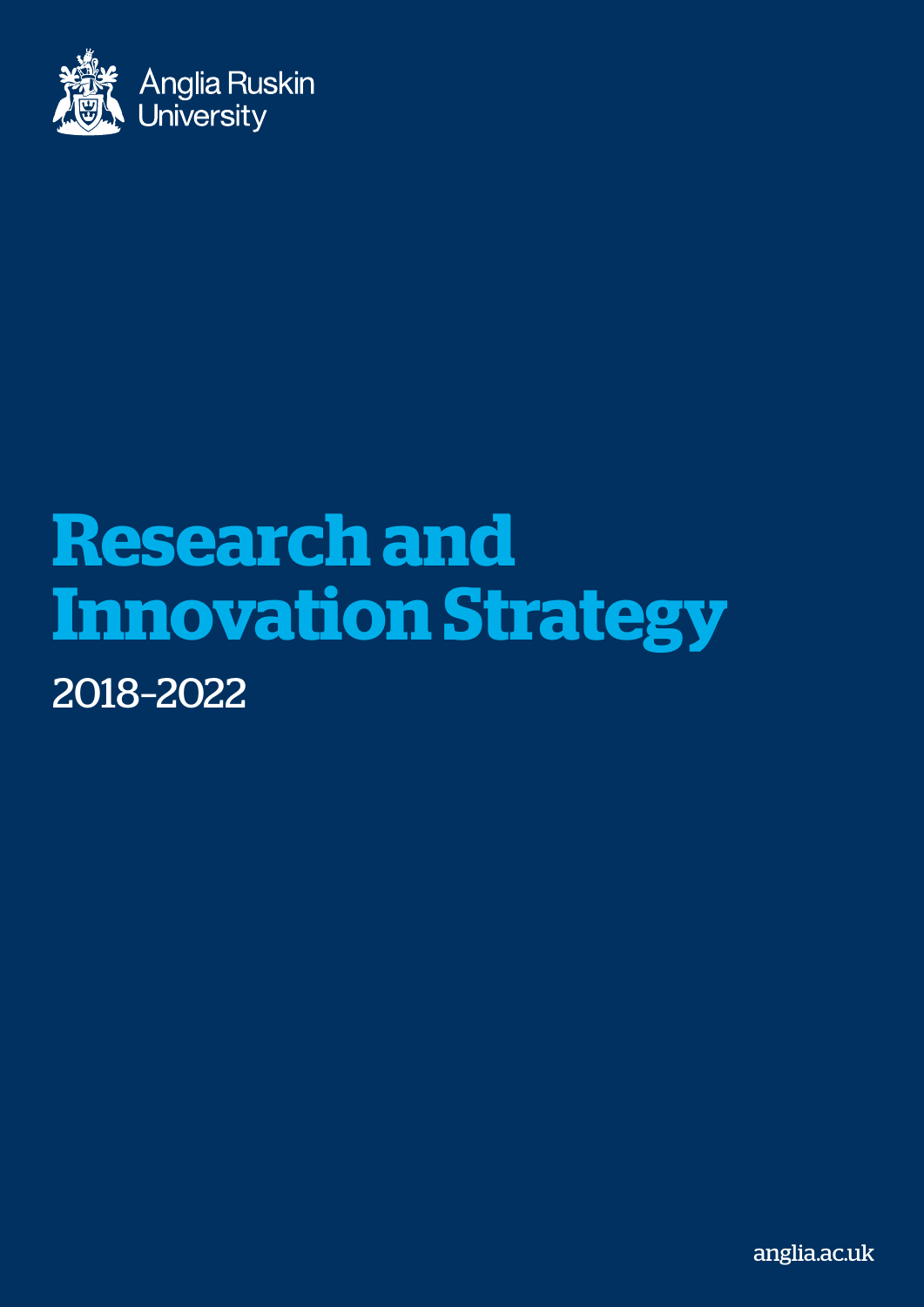We aim to bring about a step change in our research capacity to maximise its impact for the communities we serve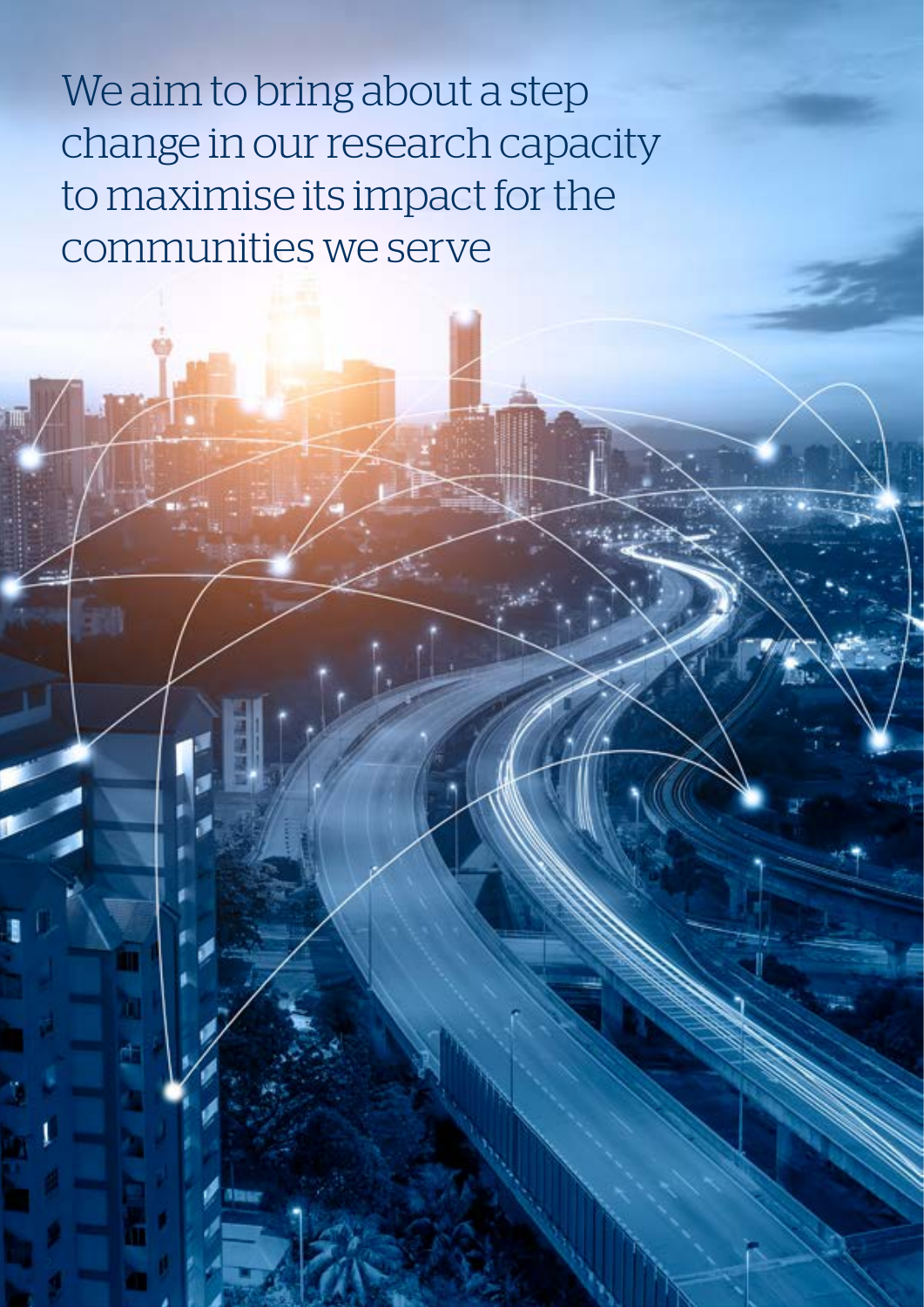# **Introduction**

### The University Strategy aims to bring about 'a step change in our research capacity to maximise its impact for the communities we serve.'

The Research and Innovation Strategy sets out the principal means by which we will deliver the overarching research and innovation aims set out in our University Strategy. It states that we will:

- focus our investment in people, infrastructure and our Research Institutes in key areas of international excellence and regional need, delivering research and innovation of outstanding quality and impact;
- build and develop stronger and more productive relationships with collaborators and stakeholders, including industry, public sector and businesses in areas linked to our research strengths;
- deliver a culture and working environment in which collaborative and multidisciplinary research and innovation thrive, careers flourish, and research leadership is strengthened;
- adjust the balance of workload between individuals, to enable our most productive researchers to focus more on research and related activities;
- identify and nurture a small number of substantial relationships with overseas universities whose values and research expertise complement ours.

We will significantly grow our research capacity, quality and productivity by building on our strengths, focusing our investments and consolidating our internal and external research networks.

We will maintain a consistent and overriding focus on maximising the quality, reach and impact of our research and innovation.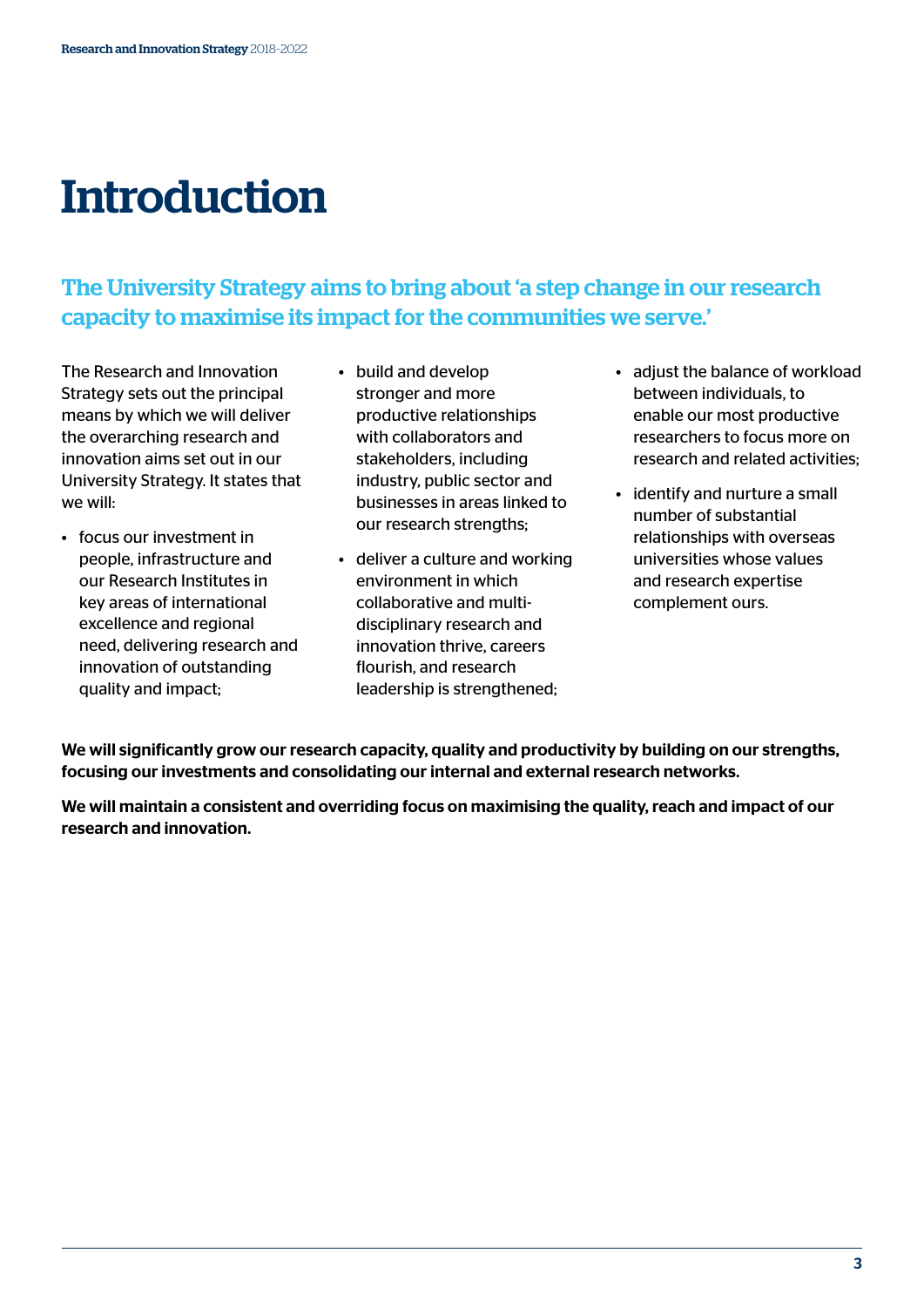### 1. Research

### We will support and grow high quality research across our University.

Each Faculty and School will be required to contribute to our research aspirations. Every undergraduate student will have the opportunity to study in an environment where outstanding researchers contribute to their education, and to develop and apply an understanding of research methodology and the ability to critique original research.

We will also identify and focus our investment in a number of priority research areas, i.e., areas in which we have identified international excellence and/ or a particular regional need. In doing so we will build up areas of significant strength with critical mass, driving up the quality, sustainability and impact of our research, raising our profile, building external networks and securing external funding.

Our priority research areas will be kept under review, and will evolve over time as our research communities continue to innovate and develop.

We will support collaborative and multi-disciplinary research through our Research Institutes, targeted cross-institutional support, a programme of 'sandpits,' workshops and conferences, and the internal and external promotion of our academics' expertise.

Our priority research areas are:

| <b>Health</b>                  | • Ageing                                                  |
|--------------------------------|-----------------------------------------------------------|
|                                | • Sustainable health care                                 |
|                                | <b>Vision</b><br>$\bullet$                                |
| <b>Science and engineering</b> | Medical devices and technology                            |
|                                | Built environment and future cities<br>$\bullet$          |
|                                | • Sustainability and environment                          |
|                                | • Crime and policing                                      |
| <b>Social sciences</b>         | Entrepreneurship and applied<br>$\bullet$<br>innovation   |
| <b>Arts and humanities</b>     | • Social inclusion and marginalised<br>communities        |
|                                | Creative practice and creative<br>$\bullet$<br>industries |
|                                | Music therapy                                             |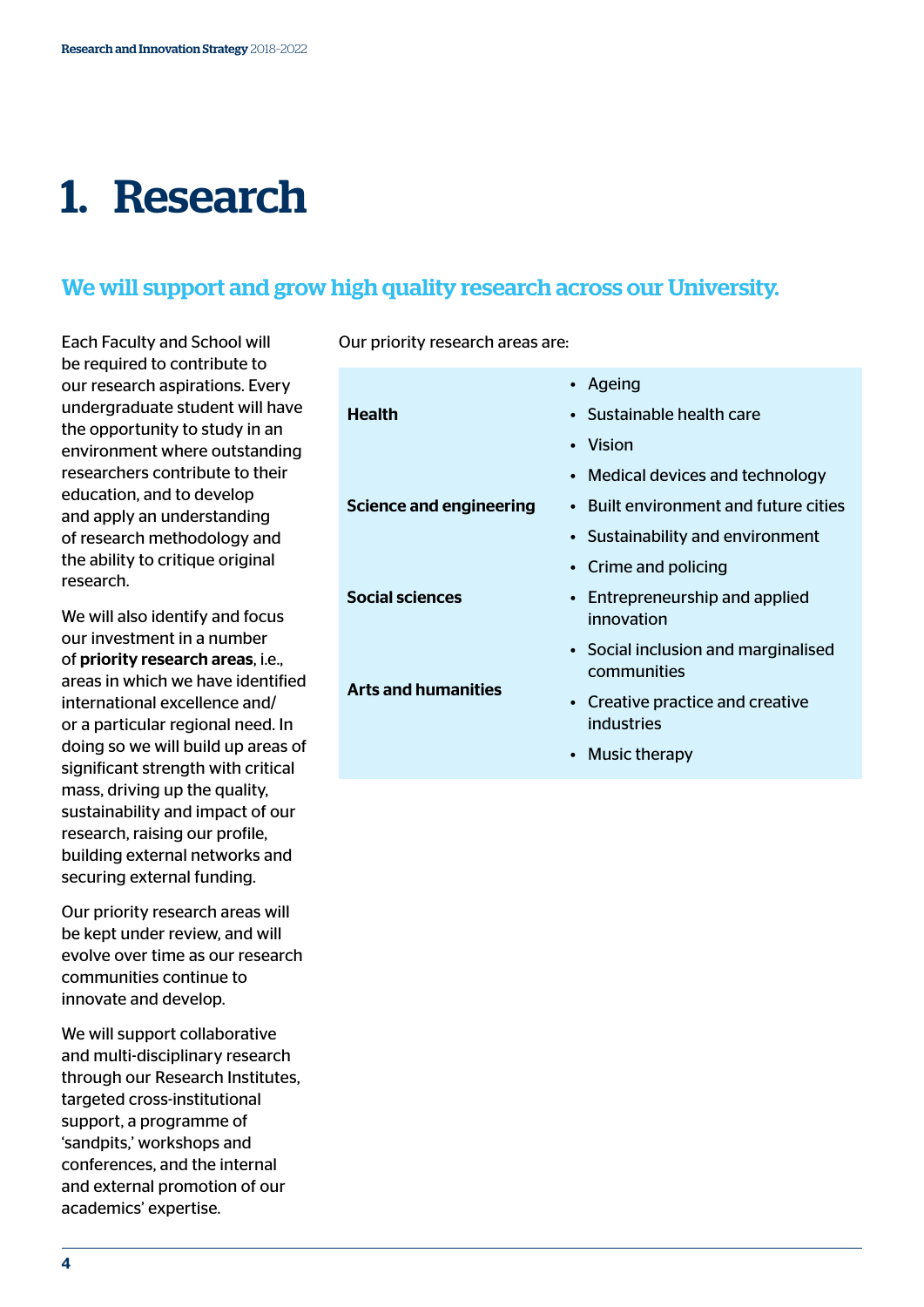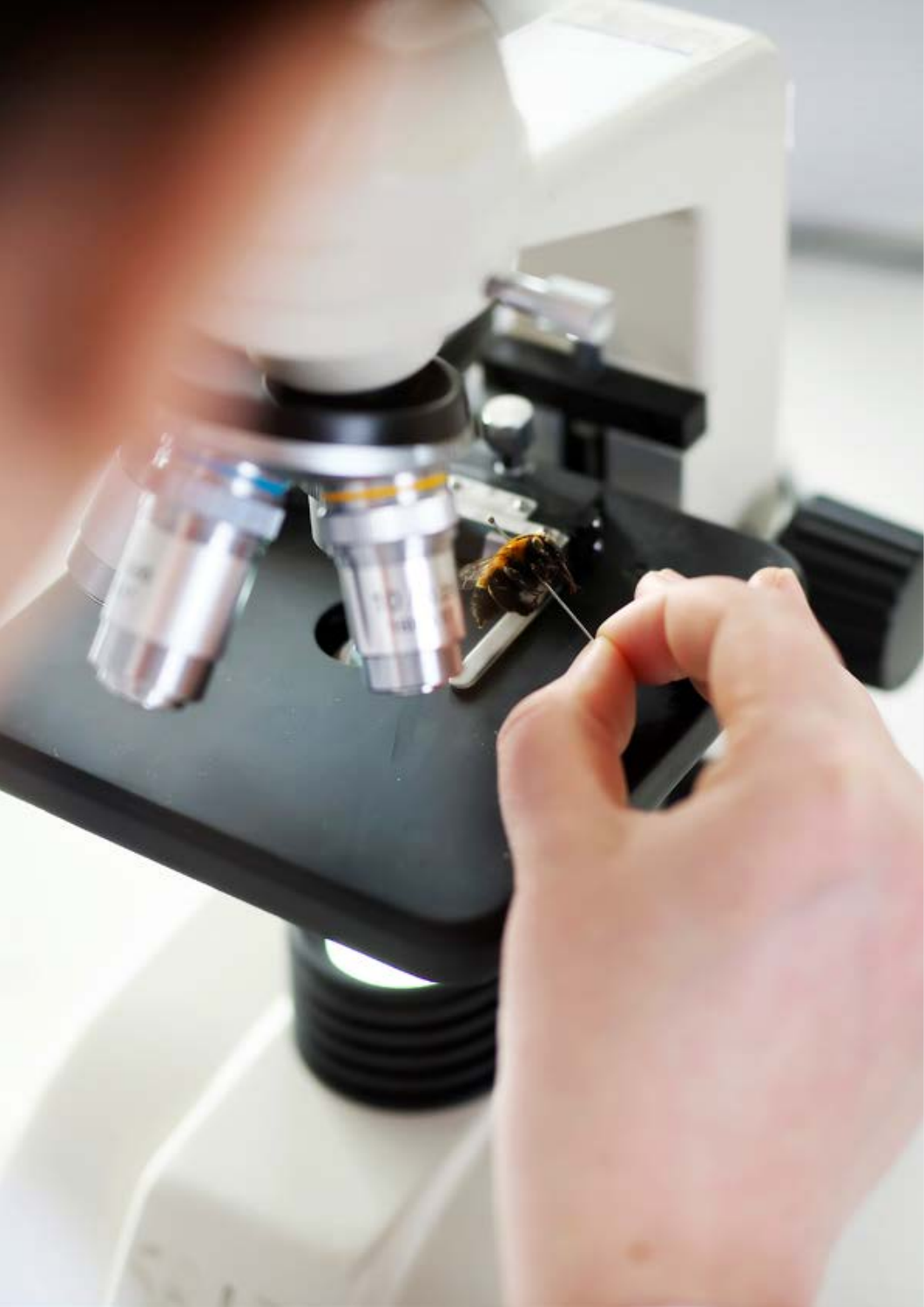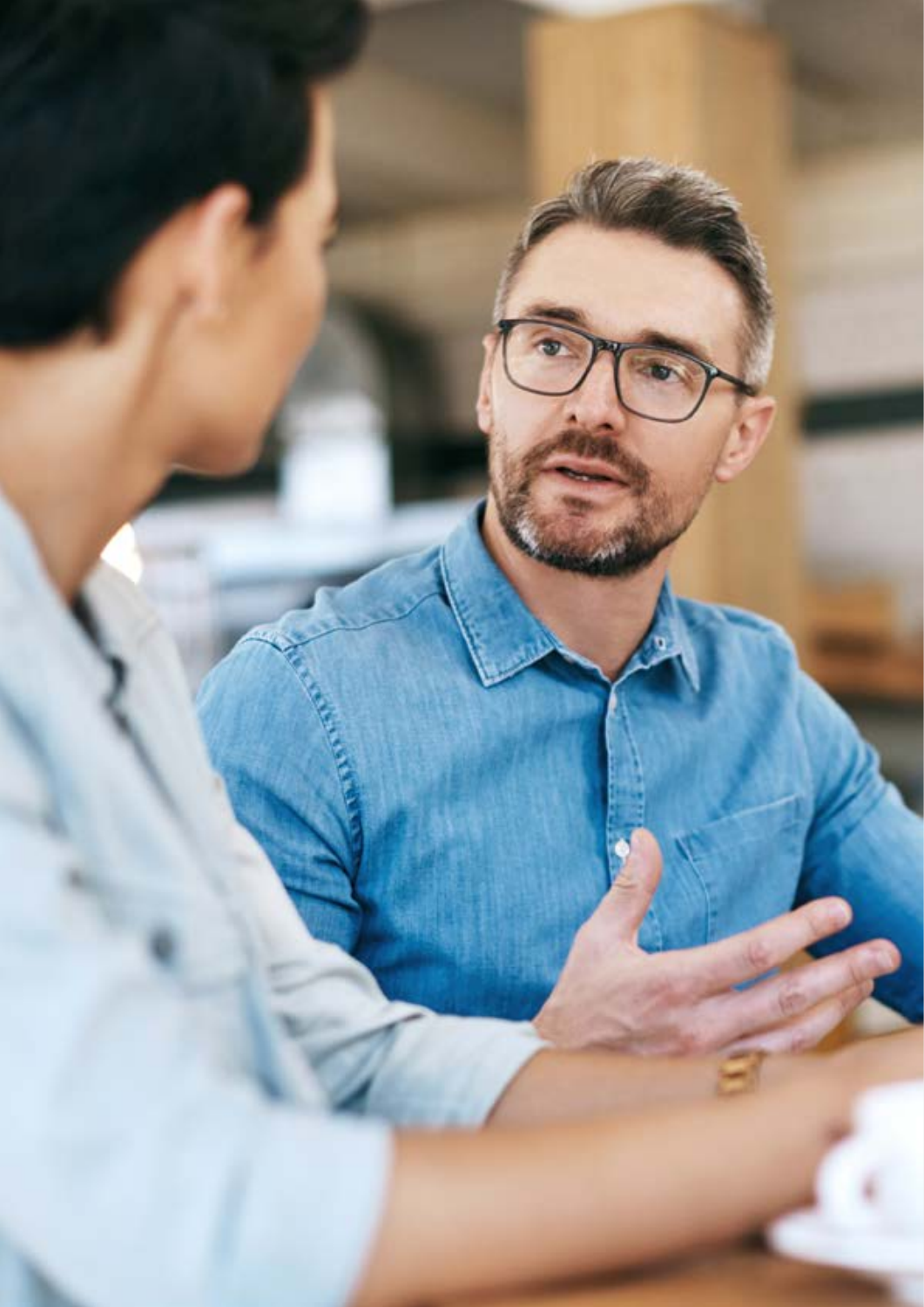## 2. Innovation, Consultancy and Knowledge Exchange

Through innovation, consultancy and knowledge exchange we will maximise the social, economic and cultural impact of our research, addressing the emerging priorities of national and regional Industrial Strategies, and ensuring that Anglia Ruskin plays a key role as an anchor institution for the East of England.

Our Knowledge Exchange activities will focus on supporting companies and other organisations (including professional, charitable and community organisations) to access expertise, facilities, funding and other partners to drive innovation and economic growth, thereby creating opportunities for our staff and students to apply their academic expertise and maximise the

impact of their research. We will review our sector strategy, to ensure we are successfully targeting priority sectors by bringing together multidisciplinary teams to develop innovative solutions to pressing contemporary challenges.

Our Innovation Centres in Chelmsford and Harlow will provide innovation space for early stage companies,

foster partnerships between companies and our researchers and support the development of our wider Engineering strategy.

We will develop and implement new policies around IP, commercialisation, enterprise and consultancy and ensure that academic staff are appropriately supported in and rewarded for their engagement in these activities.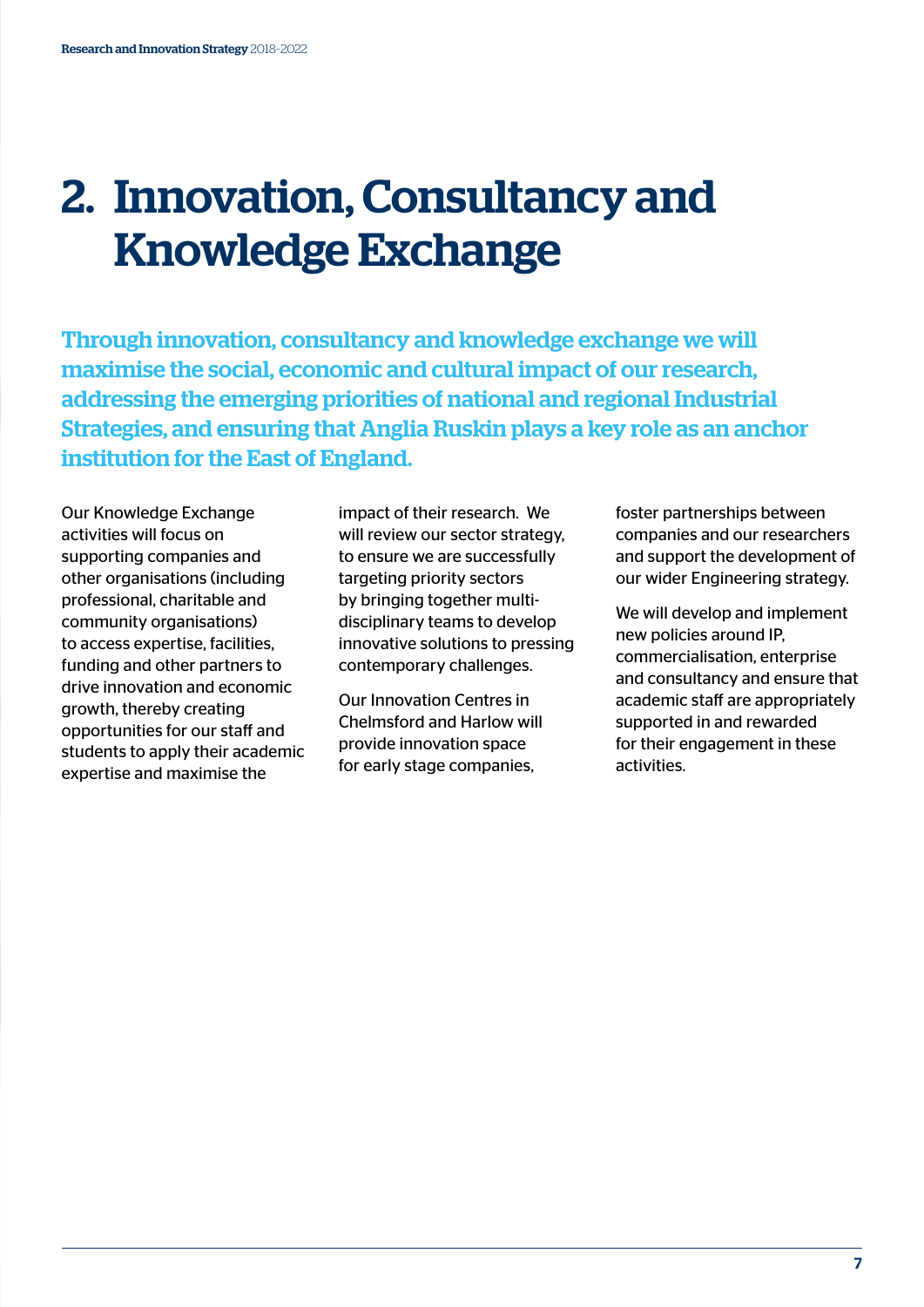### 3. Staff

We will ensure that academic staff time is optimally used across the University in a way that balances the needs of individuals, schools, faculties and our University as a whole.

Our biggest investment in research is the proportion of academic staff time that is allocated to research activities. This is pivotal to our success and we will ensure that this time is optimally used across our University in a way that balances the needs of individuals, schools, faculties and our University as a whole.

Academic appointments, on the combined teaching and research path, will continue to require a PhD or Professional Doctorate, and we will support those without a doctorate to pursue one where this provides mutual benefit. For some posts, however, we will introduce a new 'practitioner' role, without a requirement to undertake research or hold a doctorate.

We place particular importance on recruiting and supporting Early Career Researchers (ECRs) and will review our ECR Charter in 2018 to ensure its effectiveness. We will enhance our provision of professional development opportunities for ECRs and introduce a research leadership development programme.

We will introduce a programme of Ruskin Fellowships, attracting to Anglia Ruskin outstanding mid-career researchers to build on our existing research strengths and enhance our academic leadership in the future. We will complement this initiative with an internal scheme, awarding a small number of two-year Ruskin Fellowships annually to colleagues working in our priority research areas, to accelerate their research careers and further build capacity.

We will offer targeted support and career development opportunities to our research leaders and aspiring research leaders, including our Readers, Professors and UoA Convenors, engaging them as widely as possible in mentoring and leadership roles across our community.

As set out in the University Strategy, we will adjust the balance of workload between individuals, to enable our most productive researchers to focus more on research and innovation activities. Allocations of research time will be negotiated annually, based on the regular review of outputs through the Individual Research Report, and will vary over time. Wherever possible

we will ensure that those with a 'significant responsibility' for research are allocated a minimum of approximately 0.3 FTE of their time (pro rata) for research.

We will continue to support the research and research development of all academic colleagues on teaching and research contracts, including those not carrying a 'significant responsibility' for research (as defined in our REF Code of Practice), in order to maintain an inclusive culture and working environment, to support all colleagues' career development, and to ensure the education of all our students is informed by high quality, original research. We will also provide bespoke support and professional development to those staff whose focus is on innovation or enterprise rather than more traditional forms of research, and ensure these activities are properly reflected in career paths.

We will maintain our HR Excellence in Research Award, achieve Athena SWAN Department Bronze Awards in each of our Faculties and uphold the principles of the Race Equality Charter.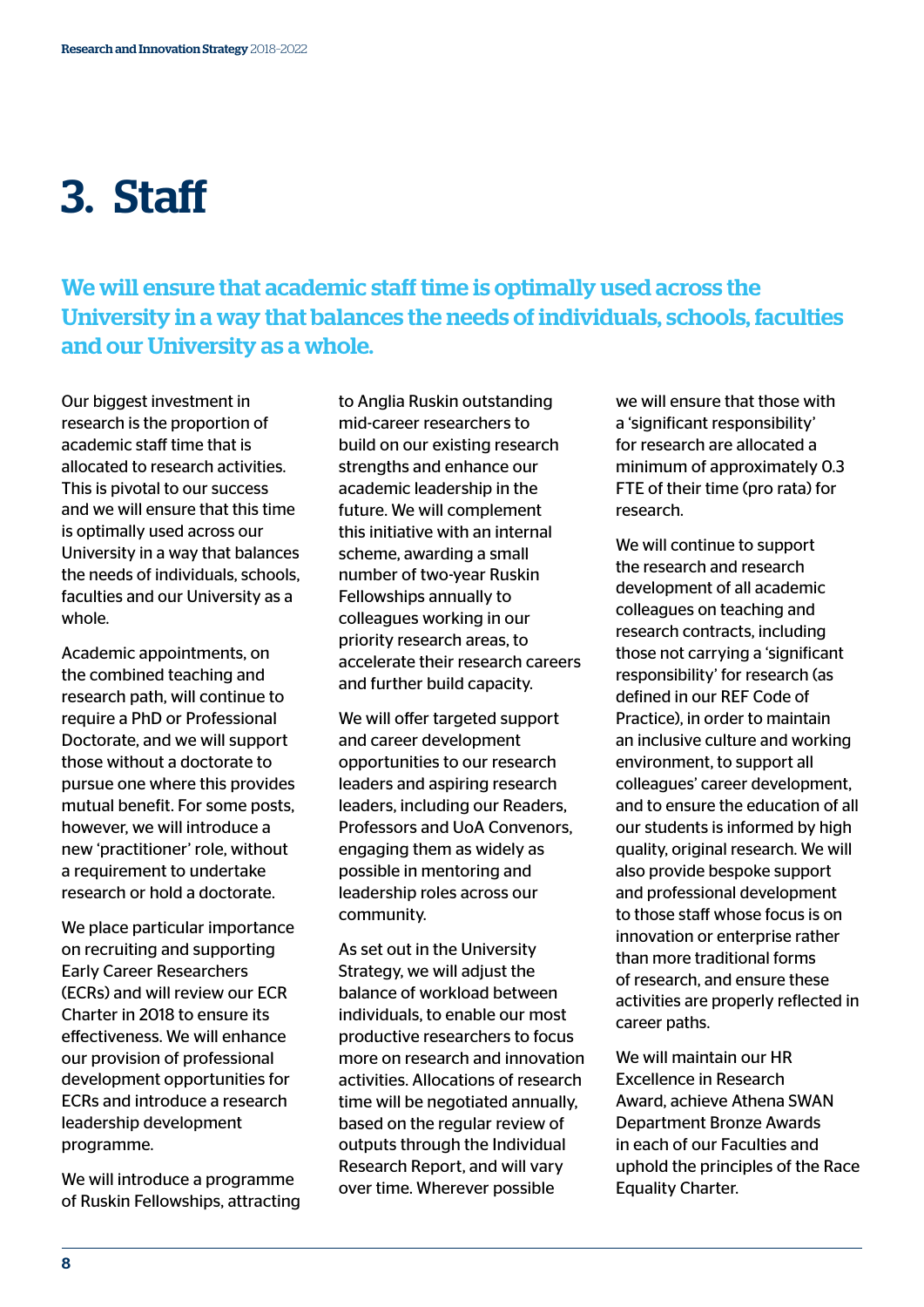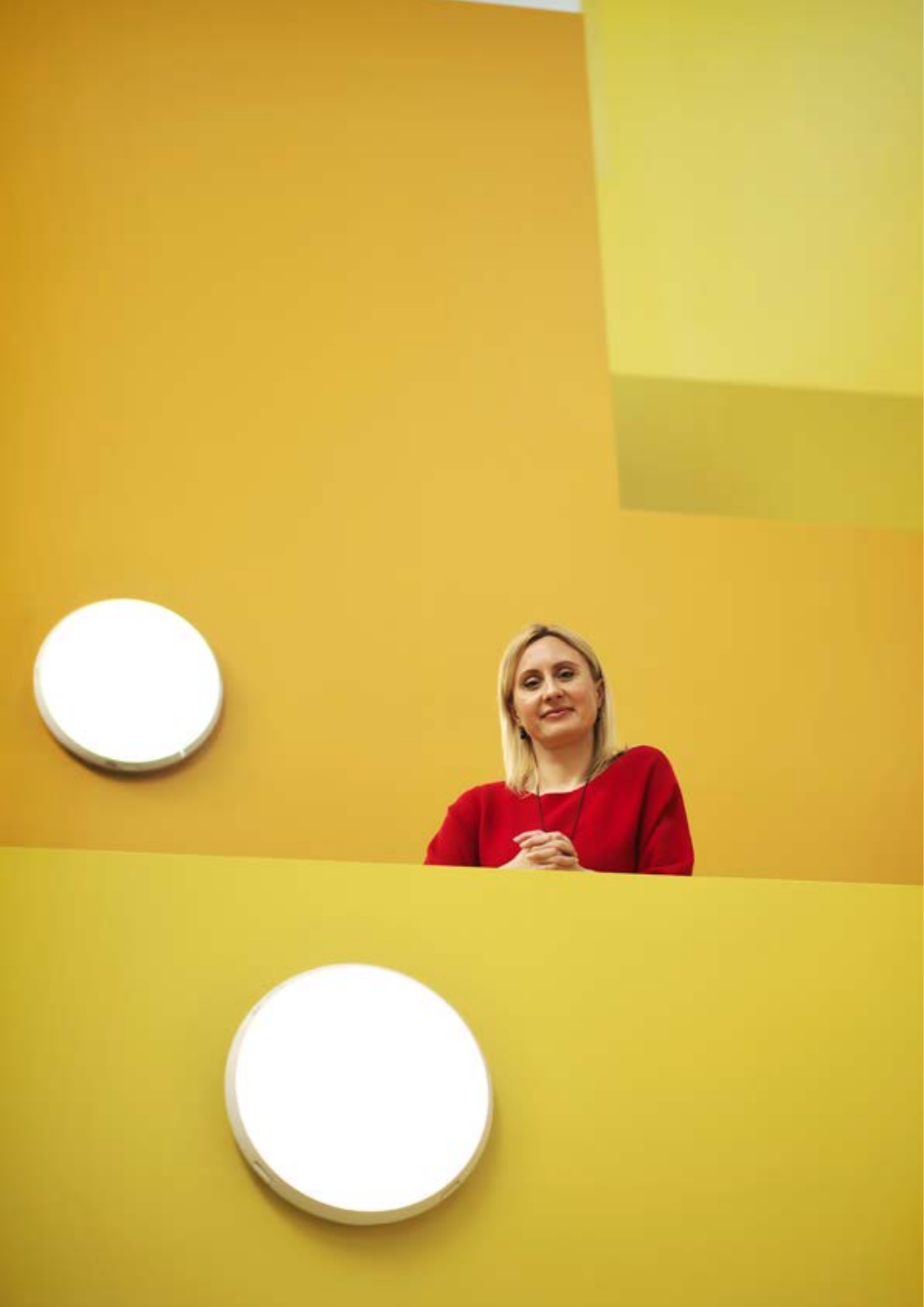### 4. Students

We will grow our postgraduate research (PGR) student population, focusing in particular on building critical mass in areas of research strength, and creating a supportive and vibrant research environment.

We will centralise our financial support for PGR students through the VC's PhD Studentships scheme, offering at least 12 fully-funded PhD studentships in priority research areas across the University each year, and grow the number of externally-funded PhD students.

We will grow our portfolio of Professional Doctorates, including in our priority research areas.

The Doctoral School will co-ordinate and lead enhanced development programmes for PGR students and their supervisors, and will support faculties in continuing to significantly improve the completion rates and times of our PGR students.

We will establish a Postgraduate Students' Research Association, work with ARU Students' Union to elect, train and support PGR representatives, and ensure students' views are effectively understood and responded to.

12 fully-funded PhD studentships in priority research areas each year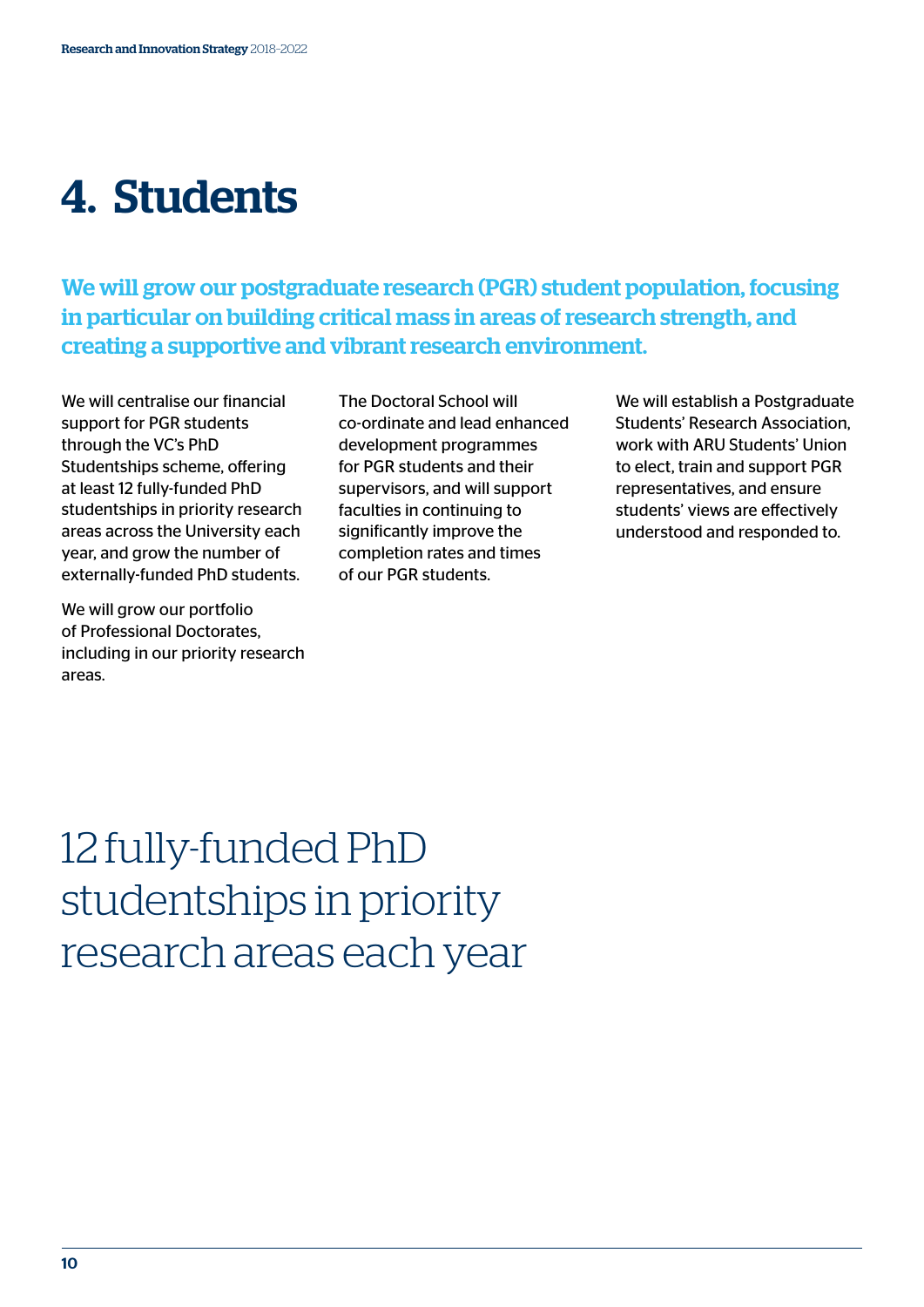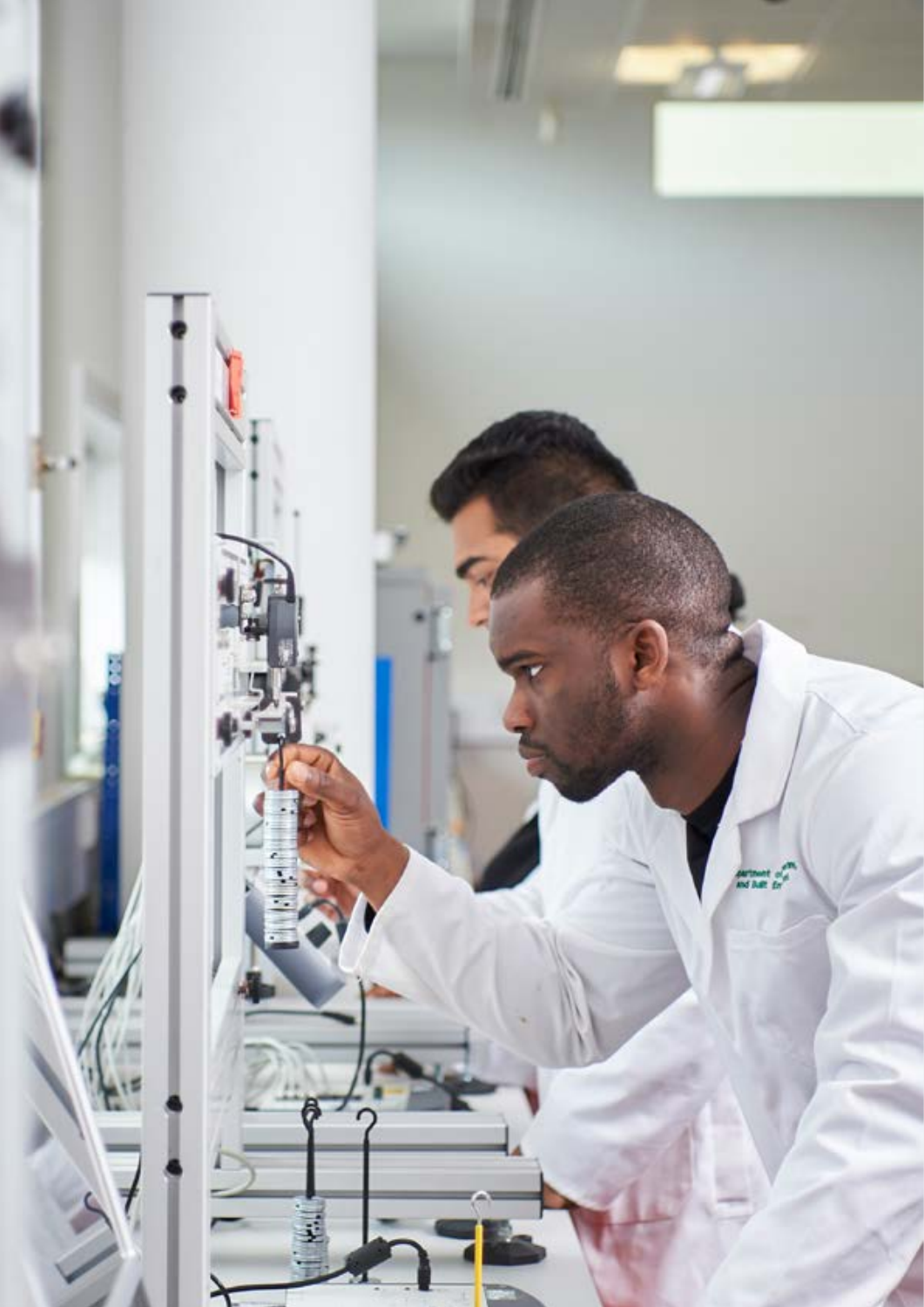# 5. Infrastructure

We will continually review and improve our infrastructure, focusing investment on our priority areas, growing capacity and strengthening our external partnerships.

Our research and innovation infrastructure is made up principally of our Research Institutes, research centres and other units, our Research and Innovation Development Office (RIDO), our Innovation Centres, and facilities including our Clinical Trials Unit, laboratories, studios and engineering workshops. We will maintain our Research Investment Fund at least at its current level (£3.3m per annum) and continue to ensure that HEIF and QR expenditure is targeted effectively and transparently in the delivery of this strategy.

Our Research Institutes are focused on delivering research and innovation of outstanding

quality and impact, and fostering multidisciplinary and collaborative research.

Our Research Institutes will continue to receive their current levels of financial support through to July 2021 in order to assist long term planning and in recognition of the fact that each will be expected to make a significant contribution to our submission to REF2021. The Research Institutes will next be reviewed early in 2021.

We will clarify the criteria and processes through which research groups, centres and institutes are created, developed and supported, and will review our research centres and groups

in 2018–19 to maximise their effectiveness and ensure our investments are aligned with our research priorities.

RIDO is focused on delivering an outstanding research and innovation support and development service, with an emphasis on support for:

- grant capture and bid writing
- maximising impact
- IP and commercialisation
- business engagement
- knowledge exchange
- PGR students' and supervisors' training and development
- research ethics and integrity
- open access and data management

| Our Research Institutes are:           |                                           |                                     |
|----------------------------------------|-------------------------------------------|-------------------------------------|
| <b>Cambridge Institute for Music</b>   | <b>Positive Ageing Research</b>           | <b>Veterans and Families</b>        |
| <b>Therapy Research (CIMTR)</b>        | <b>Institute (PARI)</b>                   | Institute (VFI)                     |
| <b>Global Sustainability Institute</b> | <b>Policing Institute for the Eastern</b> | <b>Vision and Eye Research Unit</b> |
| (GSI)                                  | <b>Region (PIER)</b>                      | (VERU)                              |
|                                        | <b>StoryLab</b>                           |                                     |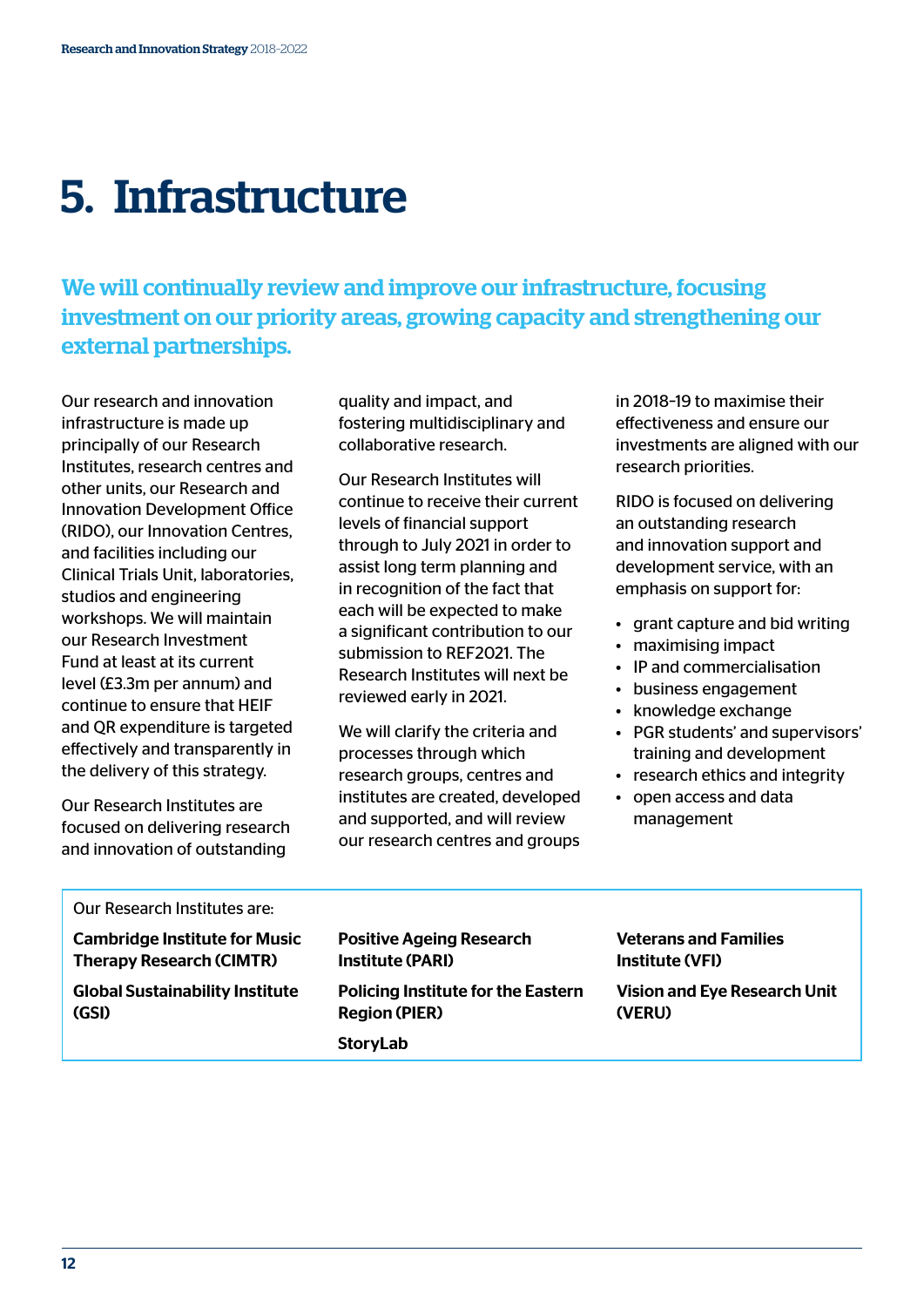

We will strengthen the links between RIDO and Faculties, including through the appointment of Facultyembedded support staff in research and innovation funding and partnership development.

We will significantly diversify the sources of our research income, increase strategic bidding activity in all Faculties, and improve internal peer review processes to drive up the quality and success rates of our grant applications.

We will continue to improve the digital infrastructure supporting our research activities, including through ongoing development of our CRIS system and open access repository, and our support systems for bid development, research project management and bibliometrics.

9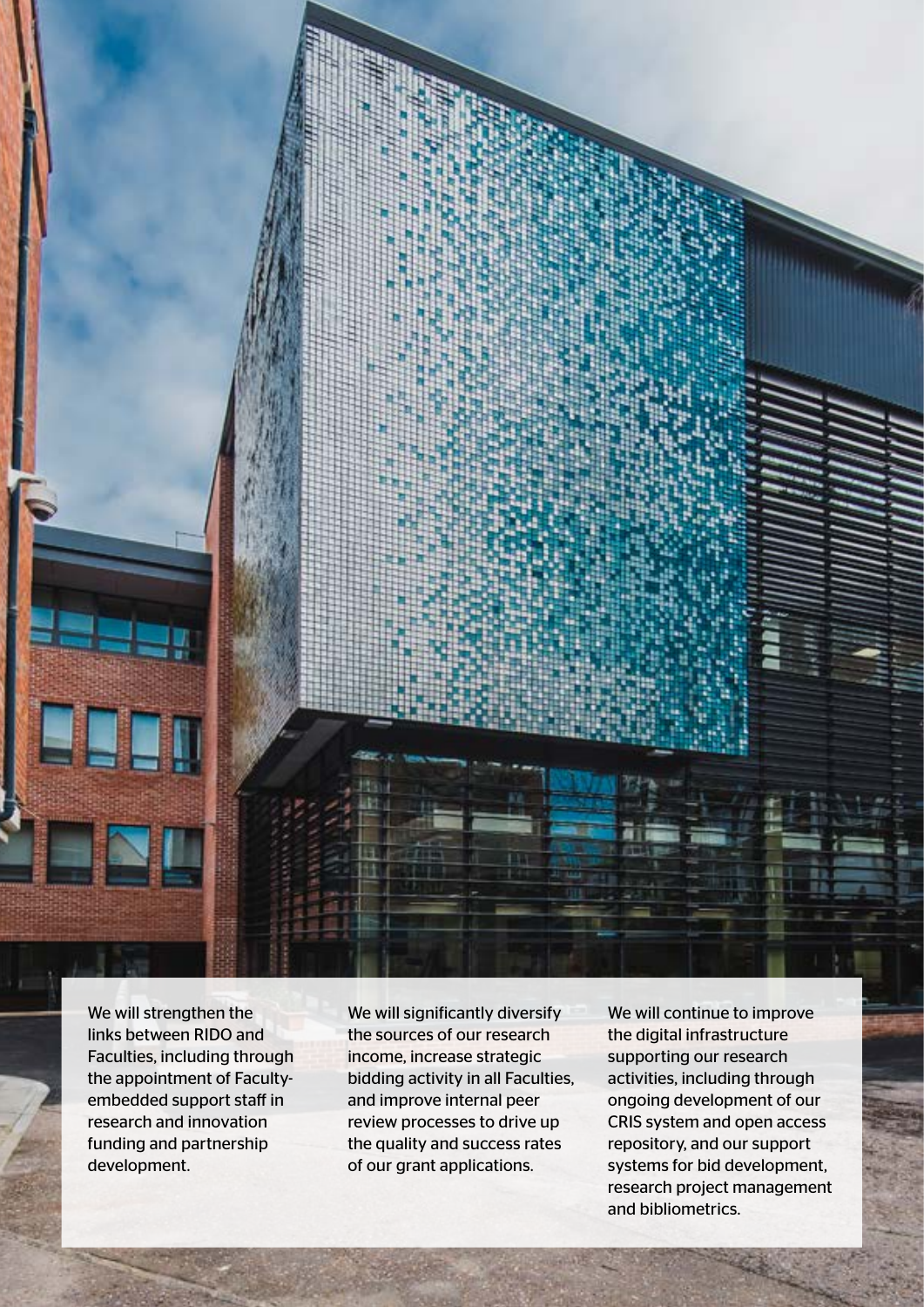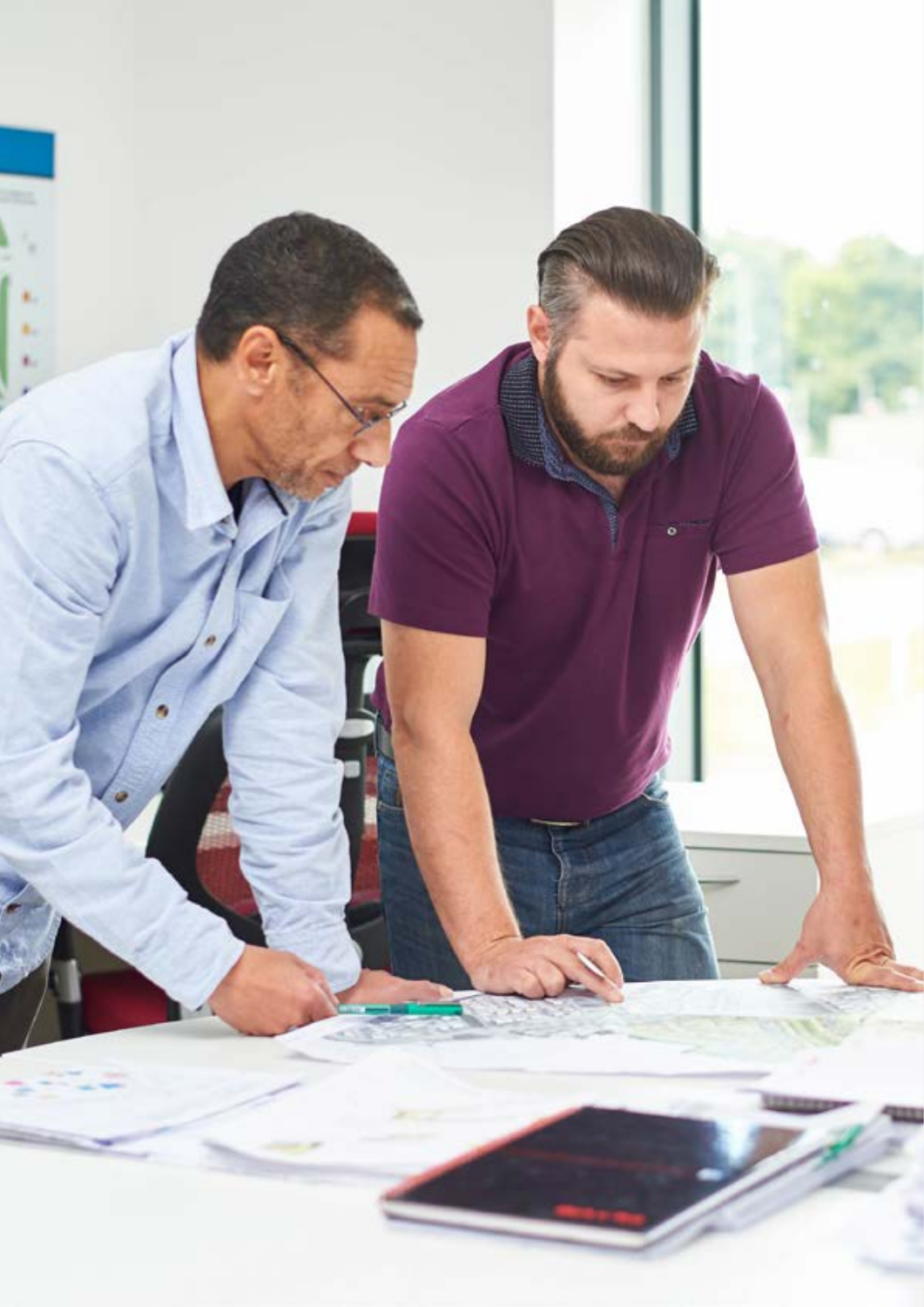# 6. Partnerships

We will build and sustain stronger and more productive partnerships with collaborators and stakeholders, regionally, nationally and internationally.

These will include partnerships with business, industry and other organisations across the public, private and voluntary sectors in areas linked to our research strengths, as well as with other Universities and Research Training Organisations.

We will significantly improve the promotion and external visibility of our research and innovation activities and strategy. We will ensure wider, more consistent use of our CRM.

We will identify and nurture a small number of strategic, institutional-level relationships with overseas universities whose values and research

expertise complement ours. In particular, we will do this in order to support the development of international, multi-disciplinary teams, encourage international co-authoring, increase international PGR student recruitment and student and staff exchanges, and further diversify the sources of research and innovation funding.

Nurture a small number of strategic, institutional level relationships with overseas universities whose values and research expertise complement ours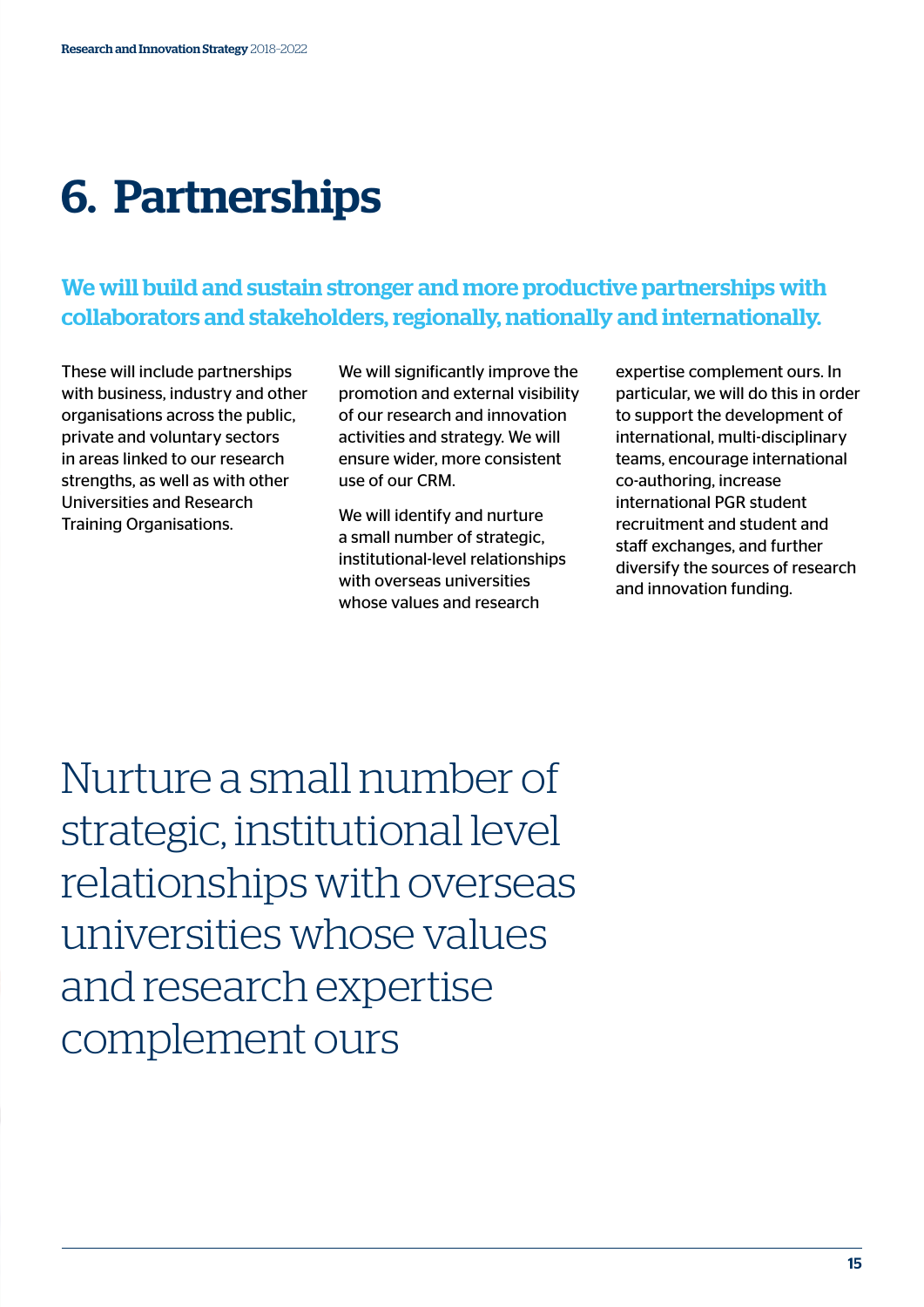### KPIs, benchmarks and milestones

We will monitor progress against a set of key performance indicators, benchmarked against comparator HEIs, and with targets and milestones agreed by CMT.

We will report progress annually to Research Committee, CMT and the Governing Body – wherever possible at University, faculty and unit of assessment level.

#### The principal KPIs for 2018–22 will be as follows:

#### **• Proportion of Anglia Ruskin papers in the top 10% of discipline adjusted citations**

The percentage of the total outputs published during the reporting period carrying an Anglia Ruskin address or authored by a member of Anglia Ruskin academic staff but not carrying an Anglia Ruskin address, in the top ten percent of outputs based on citations by discipline, year and document type, using Web of Science citation data.

#### **• Proportion of REF outputs at 3\* and 4\***

The percentage of the total number of fully reviewed outputs with an aggregate score above 3.0\* in annual mock REF exercises.

#### **• Total research outputs per academic**

The total number of outputs (as defined above) published during the reporting period, divided by the total number of academic staff (FTE) employed on a teaching and research or research only contract.

#### **• Research degrees awarded per eligible first supervisor**

The total number of research degrees awarded in the reporting period divided by the total number of eligible first supervisors (FTE).

#### **• Proportion of PGR students submitting 'on time'**

The proportion of those PGR students who began their period of study four years (FT) or seven years (PT) before the reporting date, who have submitted their thesis for examination.

We will continue to prepare for REF2021, ensuring close liaison between Faculties and RIDO, and full consultation across the University in the development of our REF strategy, Code

of Practice, and eventual submission.

We will also prepare for the forthcoming Knowledge Exchange Framework (KEF), and **• Proportion of PGR students satisfied overall with their course**

The outcome of the PRES survey.

**• Total income from all research and knowledge exchange activity (including consultancy)**

Data from the audited financial accounts.

#### **• Competitively won research income**

The value to Anglia Ruskin of research income won through competition in the reporting period, as reported by RIDO.

#### **• Income from collaborative and contract research**  Data from the annual HEBCI

return.

**• Total number of funded knowledge exchange projects**

Data provided by RIDO.

provide regular reports on our REF and KEF preparations to Research Committee, CMT and the Board of Governors.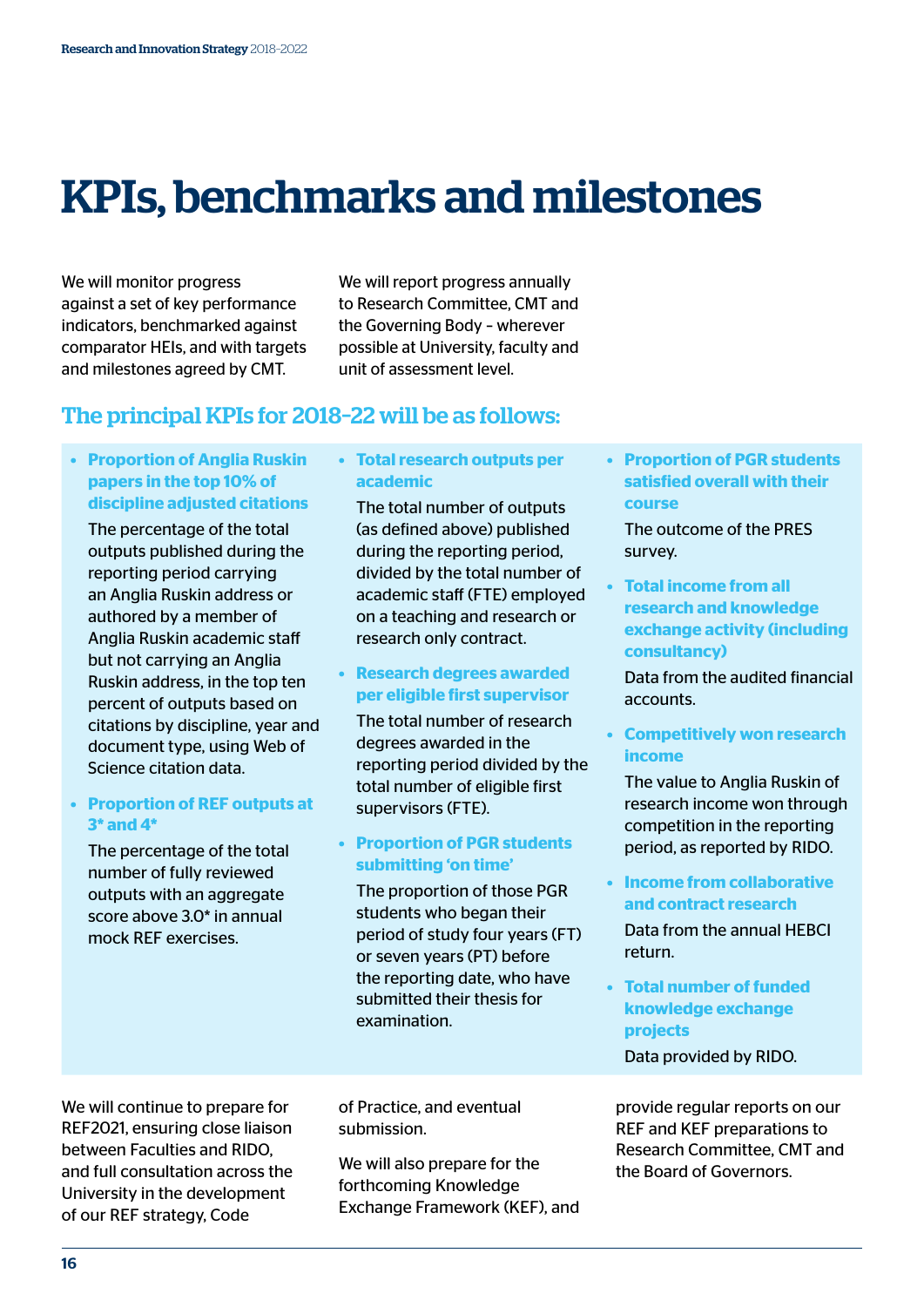